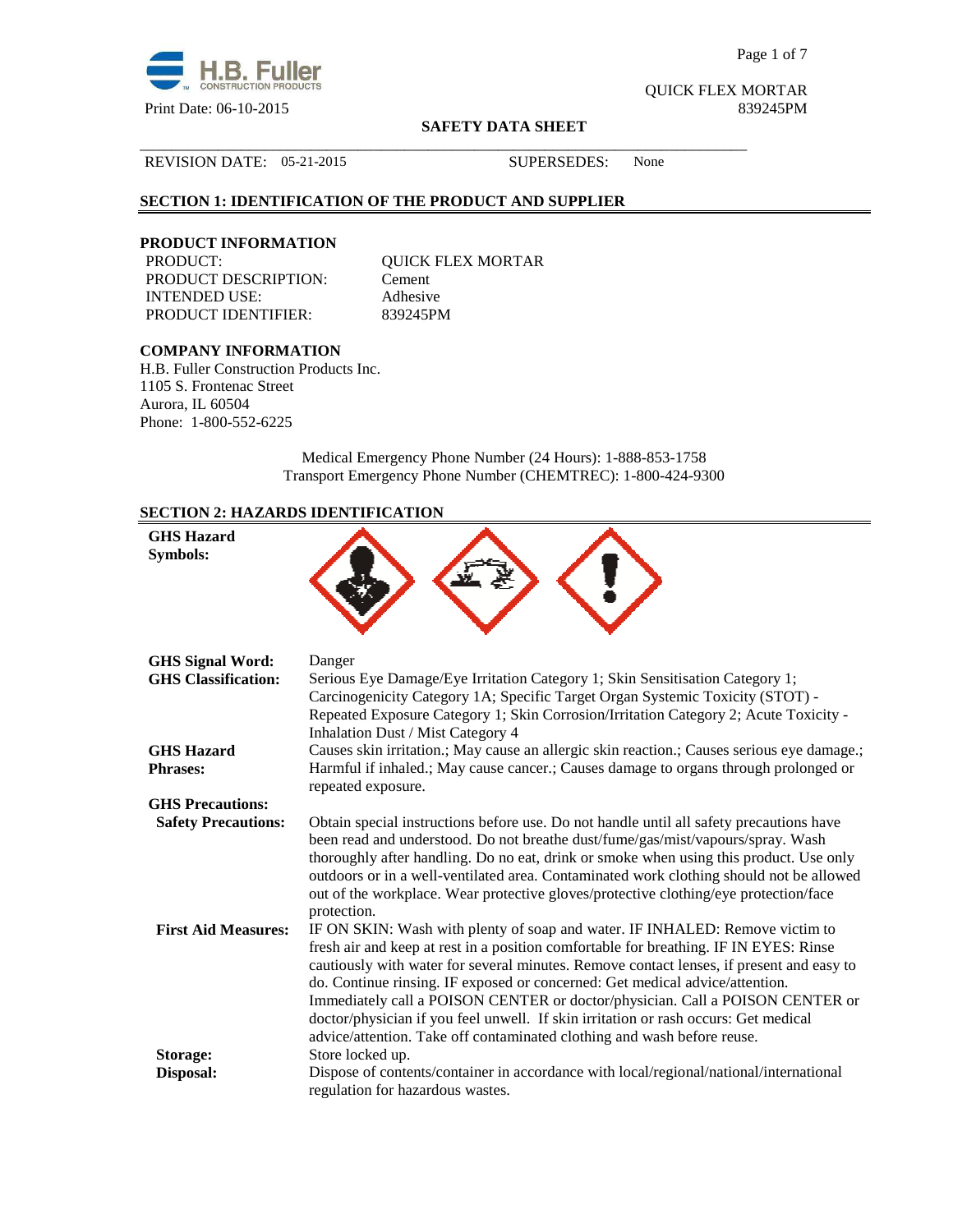# QUICK FLEX MORTAR

## **SAFETY DATA SHEET**

\_\_\_\_\_\_\_\_\_\_\_\_\_\_\_\_\_\_\_\_\_\_\_\_\_\_\_\_\_\_\_\_\_\_\_\_\_\_\_\_\_\_\_\_\_\_\_\_\_\_\_\_\_\_\_\_\_\_\_\_\_\_\_\_\_\_\_\_\_\_\_\_\_\_\_\_\_\_

| <b>Chemical Name</b> | CAS#       | <b>PERCENT</b> | <b>Classification</b>  | <b>Note</b>   |
|----------------------|------------|----------------|------------------------|---------------|
| Crystalline silica   | 14808-60-7 | $50 - 70$      | Carc. 1A; H350         | * (see below) |
|                      |            |                | <b>STOT RE 1; H372</b> |               |
| Alumina cement       | 65997-16-2 | $10 - 30$      | Eye Dam. 1; H318       |               |
|                      |            |                | Skin Irrit. 2; H315    |               |
| Portland cement      | 65997-15-1 | $10 - 30$      | Eye Dam. 1; H318       | * (see below) |
|                      |            |                | Skin Irrit. 2; H315    |               |
|                      |            |                | Skin Sens. 1; H317     |               |
|                      |            |                | STOT SE 3; H335        |               |
| Calcium oxide, CaO   | 1305-78-8  | $1 - 5$        | Acute Tox. 4; H302     | * (see below) |
|                      |            |                | Eye Dam. 1; H318       |               |
|                      |            |                | Skin Irrit. 2; H315    |               |
|                      |            |                | STOT SE 3; H335        |               |
| Potassium oxide      | 12136-45-7 | $1 - 5$        | Skin Corr. 1B; H314    |               |
| Sulfur trioxide      | 7446-11-9  | $1 - 5$        | Acute Tox. 2; H330     |               |
|                      |            |                | Eye Dam. 1; H318       |               |
|                      |            |                | Skin Corr. 1A; H314    |               |
|                      |            |                | STOT SE 3; H335        |               |
| Sodium oxide         | 1313-59-3  | $1 - 5$        | Skin Corr. 1B; H314    |               |
| Titanium dioxide     | 13463-67-7 | $0.1 - 1$      | Carc. 2; H351          | * (see below) |

## **SECTION 3: COMPOSITION/INFORMATION ON INGREDIENTS**

Unlisted ingredients are not 'hazardous' per the Occupational Safety and Health Administration Hazard Communication Standard (29 CFR 1910.1200) and/or are not found on the Canadian Workplace Hazardous Materials Information System ingredient disclosure list. See Section 8 for exposure limit guidelines.

# **SECTION 4: FIRST AID MEASURES**

 IF IN EYES: Flush eyes with plenty of water for at least 20 minutes retracting eyelids often. Tilt the head to prevent chemical from transferring to the uncontaminated eye. Get immediate medical attention.

 IF ON SKIN: Wash with soap and water. Remove contaminated clothing and launder. Get medical attention if irritation develops or persists.

IF INHALED: Remove to fresh air. Restore breathing, if necessary. Call a physician if symptoms persist.

IF SWALLOWED:Severely irritating. Do not induce vomiting. Seek medical attention immediately. Drink 2 glasses of water or milk to dilute. Do not give anything by mouth to an unconscious person.

## **SECTION 5: FIRE FIGHTING MEASURES**

| EXTINGUISHING MEDIA:<br>UNUSUAL FIRE AND EXPLOSION HAZARDS:<br>SPECIAL FIRE FIGHTING INSTRUCTIONS:<br><b>HAZARDOUS COMBUSTION PRODUCTS:</b> | Use water spray, foam, dry chemical or carbon dioxide.<br>Material will burn in a fire.<br>Persons exposed to products of combustion should wear self-<br>contained breathing apparatus and full protective equipment.<br>Carbon dioxide, Carbon monoxide Aluminum oxide Silicon<br>dioxide Sulfur containing gases |
|---------------------------------------------------------------------------------------------------------------------------------------------|---------------------------------------------------------------------------------------------------------------------------------------------------------------------------------------------------------------------------------------------------------------------------------------------------------------------|
|---------------------------------------------------------------------------------------------------------------------------------------------|---------------------------------------------------------------------------------------------------------------------------------------------------------------------------------------------------------------------------------------------------------------------------------------------------------------------|

## **SECTION 6: ACCIDENTAL RELEASE MEASURES**

SPECIAL PROTECTION: Exposure to the spilled material may be irritating or harmful. Follow personal protective equipment recommendations found in Section 8 of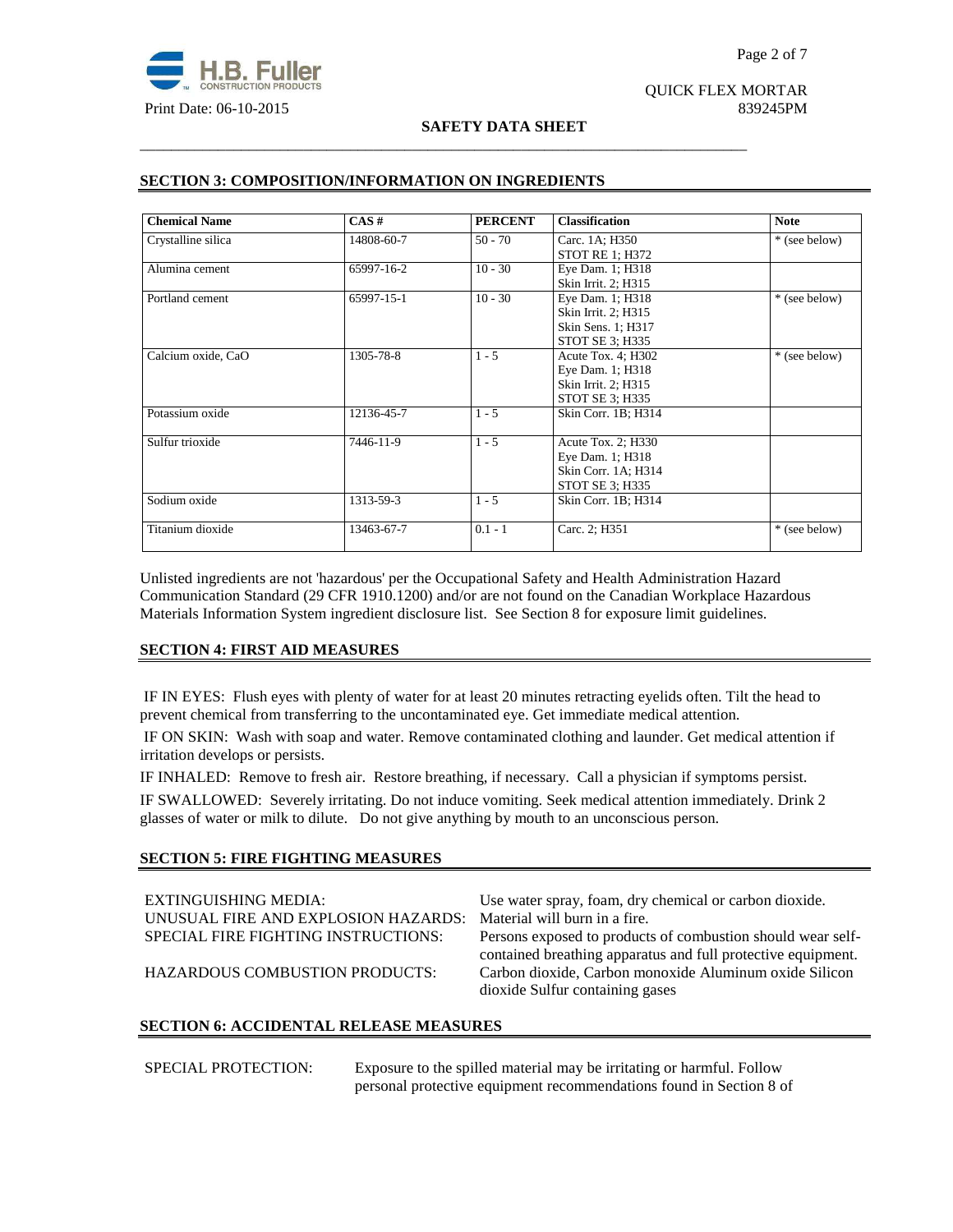

## QUICK FLEX MORTAR Print Date: 06-10-2015 839245PM

## **SAFETY DATA SHEET**

| this MSDS. Additional precautions may be necessary based on special<br>circumstances created by the spill including; the material spilled, the                                                                               |
|------------------------------------------------------------------------------------------------------------------------------------------------------------------------------------------------------------------------------|
| quantity of the spill, the area in which the spill occurred.                                                                                                                                                                 |
| METHODS FOR CLEAN-UP: Avoid creating dusts. Eliminate ignition sources. If a vacuum is used,<br>ensure that the material is wetted or otherwise treated so an explosive<br>dust atmosphere is not created within the vacuum. |

\_\_\_\_\_\_\_\_\_\_\_\_\_\_\_\_\_\_\_\_\_\_\_\_\_\_\_\_\_\_\_\_\_\_\_\_\_\_\_\_\_\_\_\_\_\_\_\_\_\_\_\_\_\_\_\_\_\_\_\_\_\_\_\_\_\_\_\_\_\_\_\_\_\_\_\_\_\_

Transport Emergency Phone Number (CHEMTREC): 1-800-424-9300

# **SECTION 7: HANDLING AND STORAGE**

Handling: Avoid contacting and avoid breathing the material. Use only in a well ventilated area. Avoid breathing material.

Storage: Store in a cool, dry place. Consult the Technical Data Sheet for specific storage instructions.

## **SECTION 8: EXPOSURE CONTROLS/PERSONAL PROTECTION**

| <b>EXPOSURE LIMITS:</b> |                  |                                                                                                               |                                                                                                                                                 |
|-------------------------|------------------|---------------------------------------------------------------------------------------------------------------|-------------------------------------------------------------------------------------------------------------------------------------------------|
| <b>Chemical Name</b>    | <b>Note</b>      | <b>ACGIH EXPOSURE LIMITS</b>                                                                                  | <b>OSHA PEL</b>                                                                                                                                 |
| Crystalline silica      | * (see<br>below) | 0.025 mg/m3 TWA (respirable fraction)                                                                         | $((250)/(%SiO2 + 5)$ mppcf TWA<br>(respirable)); $((10)/(%SiO2 + 2)$ mg/m3<br>TWA (respirable)); $((30)/(%SiO2 + 2)$<br>mg/m3 TWA (total dust)) |
| Diatomaceous earth      | * (see<br>below) | No data available.                                                                                            | 20 mppcf TWA; ((80)/(% SiO2) mg/m3<br>TWA)                                                                                                      |
| Portland cement         | * (see<br>below) | 1 mg/m3 TWA (particulate matter<br>containing no asbestos and <1% crystalline<br>silica, respirable fraction) | 15 mg/m3 TWA (total dust); 5 mg/m3 TWA<br>(respirable fraction)                                                                                 |
| Aluminum oxide          | * (see<br>below) | No data available.                                                                                            | 15 mg/m3 TWA (total dust); 5 mg/m3 TWA<br>(respirable fraction)                                                                                 |
| Amorphous silica        | * (see<br>below) | No data available.                                                                                            | 20 mppcf TWA; ((80)/(% SiO2) mg/m3<br>TWA)                                                                                                      |
| Calcium sulfate         | * (see<br>below) | 10 mg/m3 TWA (inhalable fraction)                                                                             | 15 mg/m3 TWA (total dust); 5 mg/m3 TWA<br>(respirable fraction)                                                                                 |
| Calcium oxide, CaO      | * (see<br>below) | 2 mg/m3 TWA                                                                                                   | 5 mg/m3 TWA                                                                                                                                     |
| Iron oxide              | * (see<br>below) | 5 mg/m3 TWA (respirable fraction)                                                                             | $10 \text{ mg/m}$ $3 \text{ TWA}$ (as fume)                                                                                                     |
| Magnesium Oxide         | * (see<br>below) | 10 mg/m3 TWA (inhalable fraction)                                                                             | 15 mg/m3 TWA (total particulate) (as fume)                                                                                                      |
| Calcium carbonate       | * (see<br>below) | No data available.                                                                                            | 15 mg/m3 TWA (total dust); 5 mg/m3 TWA<br>(respirable fraction)                                                                                 |
| Titanium dioxide        | * (see<br>below) | 10 mg/m3 TWA                                                                                                  | 15 mg/m3 TWA (total dust)                                                                                                                       |

# **ENGINEERING CONTROL METHODS:**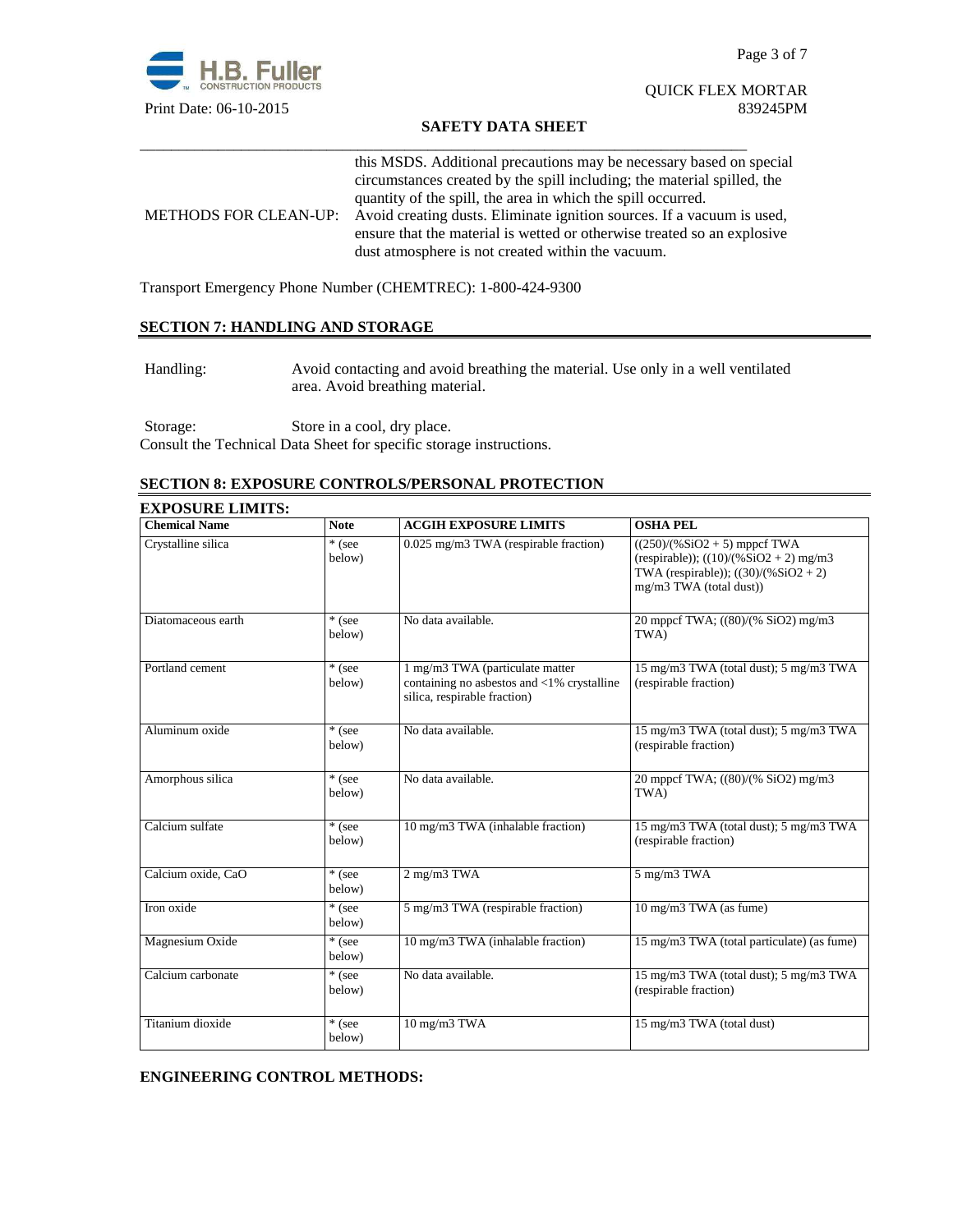

# QUICK FLEX MORTAR

## **SAFETY DATA SHEET**

| <b>VENTILATION:</b>            | Use local exhaust ventilation or other engineering controls to<br>minimize exposures.                                                                                                                                                                                                                                                                                                              |
|--------------------------------|----------------------------------------------------------------------------------------------------------------------------------------------------------------------------------------------------------------------------------------------------------------------------------------------------------------------------------------------------------------------------------------------------|
| <b>EYE PROTECTION:</b>         | Wear safety glasses with side shields when handling this product.<br>Wear additional eye protection such as chemical splash goggles<br>and/or face shield when the possibility exists for eye contact with<br>splashing or spraying liquid, or airborne material. Have an eye wash<br>station available.                                                                                           |
| <b>SKIN PROTECTION:</b>        | Avoid skin contact by wearing chemically resistant gloves and long<br>sleeved shirt. An apron may be appropriate if splashing can occur.                                                                                                                                                                                                                                                           |
| GLOVES:                        | Nitrile                                                                                                                                                                                                                                                                                                                                                                                            |
| <b>RESPIRATORY PROTECTION:</b> | Respiratory protection may be required to avoid overexposure when<br>handling this product. Use a respirator if general room ventilation is<br>not available or sufficient to eliminate symptoms. NIOSH approved<br>air purifying respirator with dust/mist filter.<br>Respirators should be selected by and used following requirements<br>found in OSHA's respirator standard (29 CFR 1910.134). |

\_\_\_\_\_\_\_\_\_\_\_\_\_\_\_\_\_\_\_\_\_\_\_\_\_\_\_\_\_\_\_\_\_\_\_\_\_\_\_\_\_\_\_\_\_\_\_\_\_\_\_\_\_\_\_\_\_\_\_\_\_\_\_\_\_\_\_\_\_\_\_\_\_\_\_\_\_\_

# **SECTION 9: PHYSICAL AND CHEMICAL PROPERTIES**

| PHYSICAL STATE:                   | Solid                        |
|-----------------------------------|------------------------------|
| COLOR:                            | Gray                         |
| ODOR:                             | Odorless                     |
| <b>ODOR THRESHOLD:</b>            | Not established              |
| $pH$ :                            | Not established              |
| FREEZING/MELTING POINT (deg. C):  | Not established              |
| BOILING POINT (deg. C):           | Not established              |
| <b>FLASH POINT:</b>               | Non flammable                |
| <b>EVAPORATION RATE:</b>          | Not established              |
| FLAMMABILITY:                     | Not a flammable solid or gas |
| UPPER EXPLOSIVE LIMIT (% in air): | Not established              |
| LOWER EXPLOSIVE LIMIT (% in air): | Not established              |
| VAPOR PRESSURE (mm Hg):           | Not established              |
| <b>VAPOR DENSITY:</b>             | Not established              |
| WEIGHT PER GALLON (lbs.):         | 11.20                        |
| <b>SPECIFIC GRAVITY:</b>          | 1.340                        |
| <b>SOLUBILITY:</b>                | Not established              |
| <b>OCTANOL/WATER COEFFICIENT:</b> | Not established              |
| <b>AUTOIGNITION TEMPERATURE:</b>  | Not established              |
| DECOMPOSITION TEMPERATURE:        | Not established              |
| VISCOSITY:                        | No data available.           |
| SOLIDS (% by weight):             | 100.0                        |
| VOC, weight percent               | 0.00                         |
|                                   |                              |

# **SECTION 10: STABILITY AND REACTIVITY**

| STABILITY:                | Stable under normal conditions.                                                  |
|---------------------------|----------------------------------------------------------------------------------|
| CHEMICAL INCOMPATIBILITY: | Not established                                                                  |
| HAZARDOUS POLYMERIZATION: | Will not occur.                                                                  |
|                           | HAZARDOUS DECOMPOSITION PRODUCTS: Carbon monoxide, carbon dioxide Aluminum oxide |
|                           | Silicon dioxide Sulfur containing gases                                          |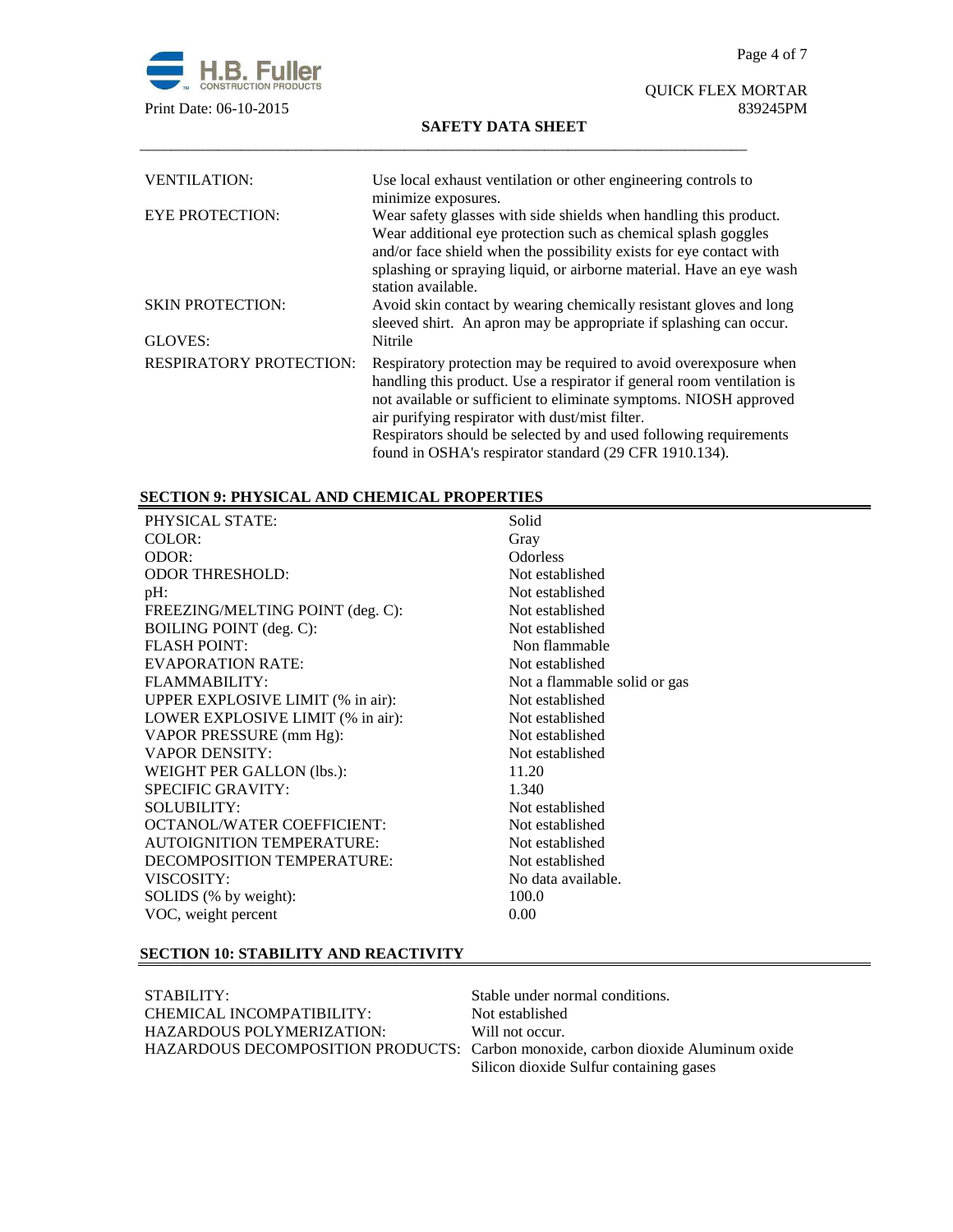

#### Page 5 of 7

QUICK FLEX MORTAR

## **SAFETY DATA SHEET**

\_\_\_\_\_\_\_\_\_\_\_\_\_\_\_\_\_\_\_\_\_\_\_\_\_\_\_\_\_\_\_\_\_\_\_\_\_\_\_\_\_\_\_\_\_\_\_\_\_\_\_\_\_\_\_\_\_\_\_\_\_\_\_\_\_\_\_\_\_\_\_\_\_\_\_\_\_\_

# **SECTION 11: TOXICOLOGICAL INFORMATION**

| <b>Component Toxicity / Toxicology Data:</b> |                                      |  |
|----------------------------------------------|--------------------------------------|--|
| <b>COMPONENT NAME</b>                        | <b>LD50/LC50</b>                     |  |
| Crystalline silica                           | ORAL LD50 RAT 500 MG/KG              |  |
| Fly ash                                      | ORAL LD50 RAT > 2,000 MG/KG          |  |
| Aluminum oxide                               | ORAL LD50 RAT > 5,000 MG/KG          |  |
| Amorphous silica                             | ORAL LD50 RAT > 5,000 MG/KG          |  |
|                                              | INHALATION LC50-1H RAT $> 2.20$ MG/L |  |
|                                              | DERMAL LD50 RABBIT > 2,000.00 MG/KG  |  |
| Calcium sulfate                              | ORAL LD50 RAT > 3,000 MG/KG          |  |
| Calcium oxide, CaO                           | ORAL LD50 RAT 500 MG/KG              |  |
| Iron oxide                                   | ORAL LD50 RAT > 10,000 MG/KG         |  |
| Calcium carbonate                            | ORAL LD50 RAT 6,450 MG/KG            |  |
| Sulfur trioxide                              | INHALATION LC50-4H RAT 0.38 MG/L     |  |
| Carbon, activated                            | ORAL LD50 RAT > 10,000 MG/KG         |  |

## **This product is a mixture. Unless noted, the information below is based on components.**

Skin corrosion / irritation: Can cause moderate skin irritation, defatting, and dermatitis. Not likely to cause permanent damage.

Serious eye damage / irritation :Can cause moderate irritation, tearing and reddening.

Respiratory / skin sensitization: May cause an allergic skin reaction.

Germ cell mutagenicity: No data available.

Carcinogenicity: Contains a material that may cause cancer.

Reproductive toxicity: No data available.

Specific target organ toxicity-single exposure:No data available.

Respiratory irritation / Narcotic effects: May cause respiratory irritation.

Specific target organ toxicity-repeated exposure:Causes damage to organs through prolonged or repeated exposure.

Target organs potentially affected by exposure: Lungs

Aspiration hazard: No data available.

Medical Conditions Aggravated by Exposure: Lung disease

## **SECTION 12: ECOLOGICAL INFORMATION**

| OVERVIEW:               | No ecological information available for this product. |
|-------------------------|-------------------------------------------------------|
| MOBILITY:               | No data available.                                    |
| PERSISTENCE:            | No data available.                                    |
| <b>BIOACCUMULATION:</b> | No data available.                                    |

**This product has not been tested for ecological effects. Relevant information for components is listed below:** 

|--|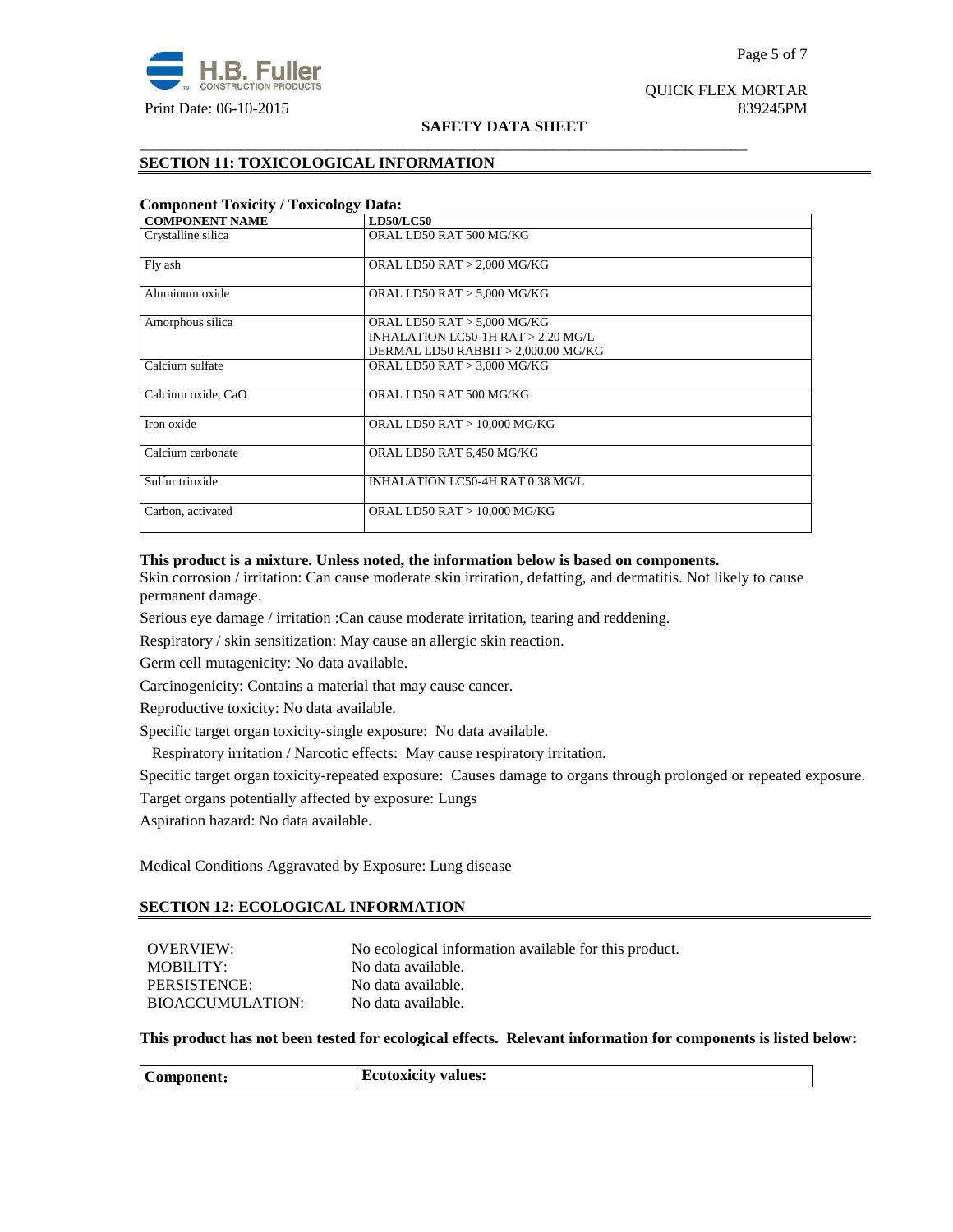## QUICK FLEX MORTAR Print Date: 06-10-2015 839245PM

## **SAFETY DATA SHEET**

| Amorphous silica   | Acute Toxicity (Fish): 96 Hr LC50 Brachydanio rerio: 5000 mg/L [static]          |
|--------------------|----------------------------------------------------------------------------------|
|                    | Acute Toxicity (Daphnia): 48 Hr EC50 Ceriodaphnia dubia: 7600 mg/L               |
|                    | Acute Toxicity (Algae): 72 Hr EC50 Pseudokirchneriella subcapitata: 440 mg/L     |
| Calcium sulfate    | Acute Toxicity (Fish): 96 Hr LC50 Lepomis macrochirus: 2980 mg/L [static]; 96 Hr |
|                    | LC50 Pimephales promelas: $>1970$ mg/L [static]                                  |
|                    | <b>Acute Toxicity (Daphnia): Not established</b>                                 |
|                    | <b>Acute Toxicity (Algae): Not established</b>                                   |
| Calcium oxide. CaO | <b>Acute Toxicity (Fish): 96 Hr LC50 Cyprinus carpio: 1070 mg/L [static]</b>     |
|                    | <b>Acute Toxicity (Daphnia): Not established</b>                                 |
|                    | <b>Acute Toxicity (Algae): Not established</b>                                   |

## **SECTION 13: DISPOSAL CONSIDERATIONS**

To the best of our knowledge, this product does not meet the definition of hazardous waste under the U.S. EPA Hazardous Waste Regulations 40 CFR 261. Dispose of in an approved landfill. Consult your state, local or provincial authorities and your local waste vendor for more restrictive requirements.

## **SECTION 14: TRANSPORT INFORMATION**

Consult Bill of Lading for transportation information.

| US DOT: | <b>NOT REGULATED</b> |
|---------|----------------------|
| IATA:   | <b>NOT REGULATED</b> |

## **SECTION 15: REGULATORY INFORMATION**

## **INVENTORY STATUS**

| U.S. EPA TSCA:         | This product is in compliance with the Toxic Substances Control Act's |  |  |
|------------------------|-----------------------------------------------------------------------|--|--|
|                        | Inventory requirements.                                               |  |  |
| CANADIAN CEPA DSL:     | The components of this product are included on the DSL or are exempt  |  |  |
|                        | from DSL requirements.                                                |  |  |
| EUROPEAN REACH:        | As a result of the introduction of REACH into Europe, this product    |  |  |
|                        | cannot be imported into Europe unless the REACH requirements are      |  |  |
|                        | met.                                                                  |  |  |
| <b>AUSTRALIA AICS:</b> | This product contains a component that is not on the Australian       |  |  |
|                        | Inventory (AICS).                                                     |  |  |

If you need more information about the inventory status of this product call 651-236-5858.

This product may contain chemical substances that are regulated for export by various government agencies (such as the Environmental Protection Agency, the Bureau of Industry and Security, or the Drug Enforcement Administration, among others). Before exporting this product from the USA or Canada, we recommend you contact us at reg.request@hbfuller.com to request an export review.

## FEDERAL REPORTING

#### EPA SARA Title III Section 313

Unless listed below, this product does not contain toxic chemical(s) subject to the reporting requirements of section 313 of Title III of the Superfund Amendments and Reauthorization Act of 1986 (SARA) and 40 CFR part 372. EPA has advised that when a percentage range is listed the midpoint may be used to fulfill reporting obligations. **Chemical Name**  $\qquad \qquad$   $\qquad \qquad$   $\qquad \qquad$   $\qquad \qquad$   $\qquad \qquad$   $\qquad \qquad$   $\qquad \qquad$   $\qquad \qquad$   $\qquad \qquad$   $\qquad \qquad$   $\qquad \qquad$   $\qquad \qquad$   $\qquad \qquad$   $\qquad \qquad$   $\qquad \qquad$   $\qquad \qquad$   $\qquad \qquad$   $\qquad \qquad$   $\qquad \qquad$   $\qquad \qquad$   $\qquad \qquad$   $\qquad \qquad$   $\qquad \qquad$ 

#### STATE REPORTING

Proposition 65, The Safe Drinking Water and Toxic Enforcement Act of 1986:

Unless listed below, this product does not contain known levels of any chemical known to the State of California to cause cancer or reproductive harm.

| <b>Chemical Name/List</b> |              | CAS        | Percent      |
|---------------------------|--------------|------------|--------------|
| <sup>1</sup> Ouartz       | (Carcinogen) | 14808-60-7 | 70<br>$50 -$ |
| Titanium dioxide          | Carcinogen)  | 13463-67-7 | 0.1          |